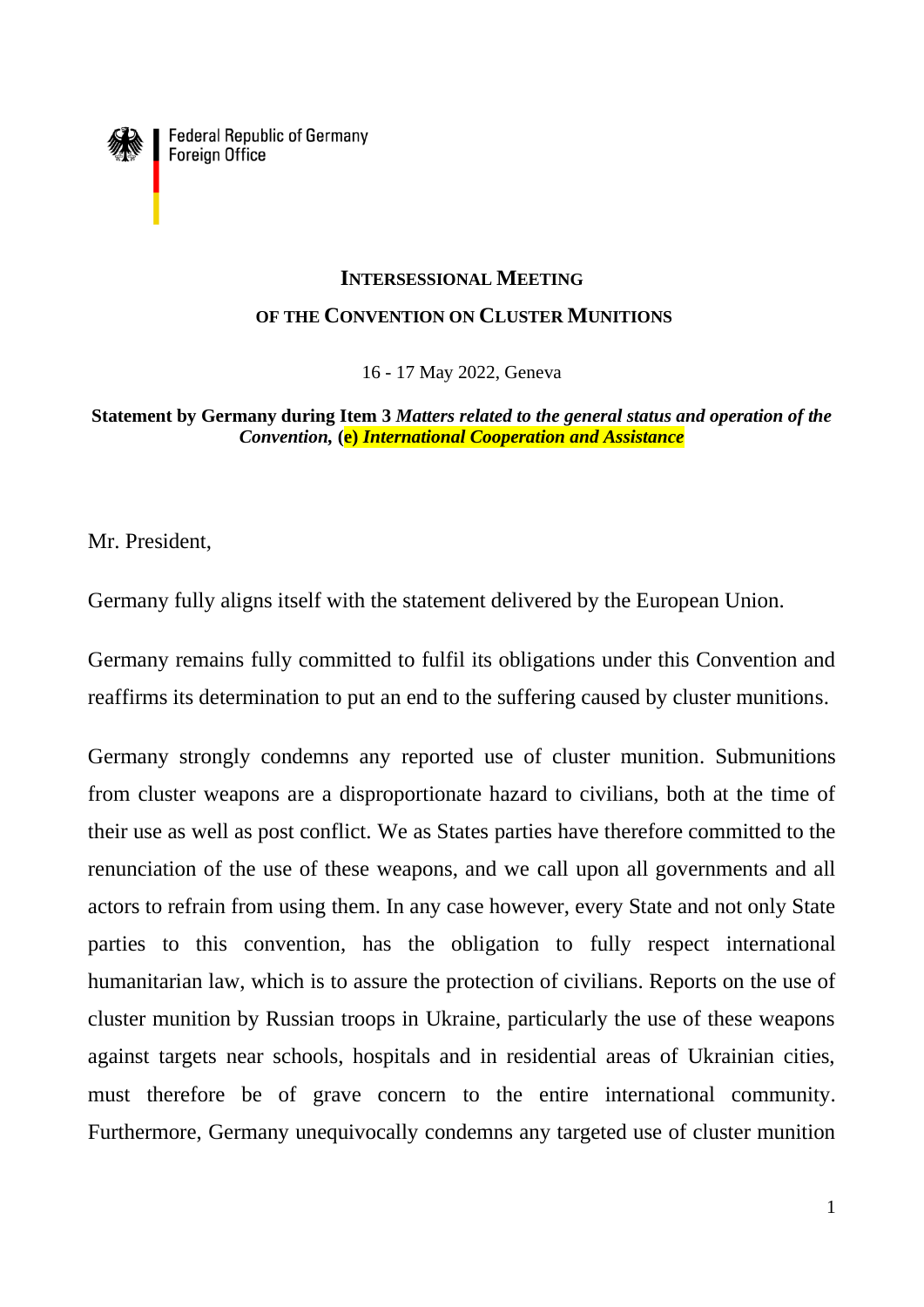directed against civilians or civilian objects as a blatant violation of international humanitarian law.

Beyond the violations of *ius in bello*, Germany condemns in the strongest possible terms Russia's unjustifiable, unprovoked and illegal war of aggression against Ukraine, which grossly violates the prohibition on the use of force under international law and in the UN Charter. We demand that Russia immediately cease its military actions, withdraw all its troops from the entire territory of Ukraine and fully respect Ukraine's territorial integrity, sovereignty and independence within its internationally recognized borders.

Concerning the full and universal implementation of the Convention on Cluster Munition, Germany takes its responsibility to assist affected States Parties in fulfilling their obligation under the Convention very seriously. In 2021, Germany has allocated 55 Million EUR for the clearance of cluster munition, mines and other explosive remnants of war as well as for victim assistance and risk awareness activities. Priority is in general given to projects and countries that seek to fulfill their obligations under this Convention, as well as the Ottawa Convention and the CCW. Our programmes are conducted by many capable implementing partners and we would like to thank them, especially the colleagues in the field, for their engagement.

In view of this commitment to Cooperation and Assistance, we are honoured to currently serve – together with Montenegro - as coordinator of the Committee for Cooperation and Assistance of the Convention.

A helpful tool to enhance the effectiveness of the Convention as well as to convince other State Parties to join, especially countries that are cluster-contaminated, remains in our view the Country Coalition Concept. We believe that this concept can enhance cooperation and coordination by tailoring assistance to the specific needs and challenges faced by an affected State. Germany and Bosnia and Herzegovina have